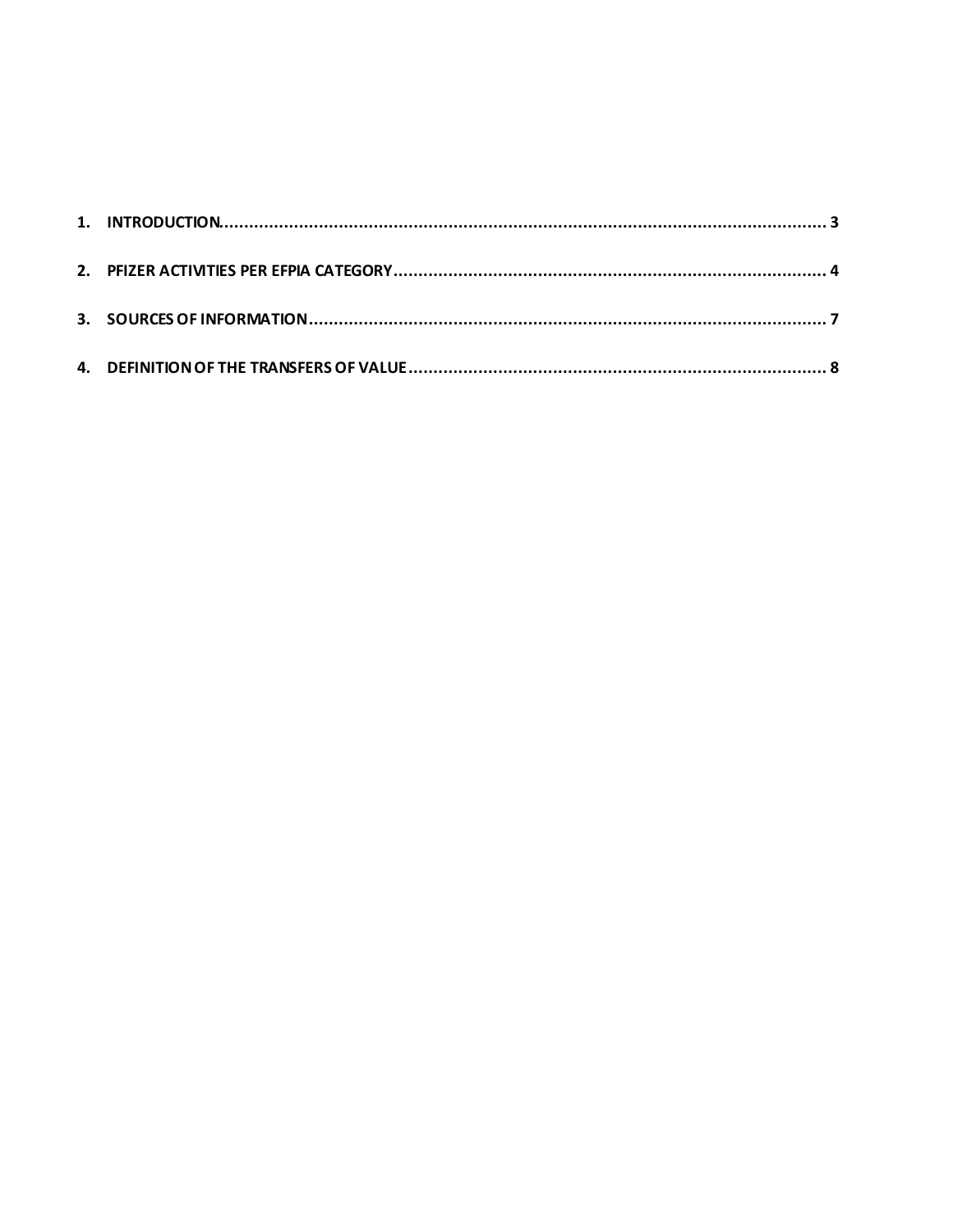#### <span id="page-2-0"></span>**1. Introduction**

We regularly work with healthcare professionals (HCPs) and healthcare organisations (HCOs) who advise us on a range of topics such as medicines development, the role of a medicine in a patient treatment pathway; health economics and clinical best practice. These working relationships are essential to gaining the real-world information we need in order to deliver treatment choices that improve the health of patients and to share information that may be relevant to clinical decision making.

We want people to know, and understand, what we do and how we do it. We are committed to transparency about how we operate as a business and about the relationships we have with HCPs and HCOs. Sharing information about these relationships in a straightforward and open way will, we hope, help explain the critical value these relationships bring to patient management.

We believe that transparency is essential to building and maintaining confidence in us and in our medicines and strongly support the work being done by The European Federation of Pharmaceutical Industries and Associations (EFPIA) to improve transparency across the pharmaceutical industry.

The EFPIA Disclosure Code provides a common basis for reporting across Europe in relation to transfers of value (ToV). For more information on this Code visit: http://transparency.efpia.eu or http://www.aprad.org.ua

Here in Ukraine disclosure of ToV made to HCPs and HCOs during 2019 will be available on [www.pfizer.ua](http://www.pfizer.ua/)for 3 years, until June 30th, 2023.

This report discloses all the ToV made to Health Care Professionals (HCPs) and Health Care Organisations (HCOs) in 2019. This methodological note presents some of the key aspects of how the transfers of value are categorized and in what format they are disclosed.

The ToV disclosed in this report cover all the payments made by Pfizer to HCPs and HCOs resident in Ukraine.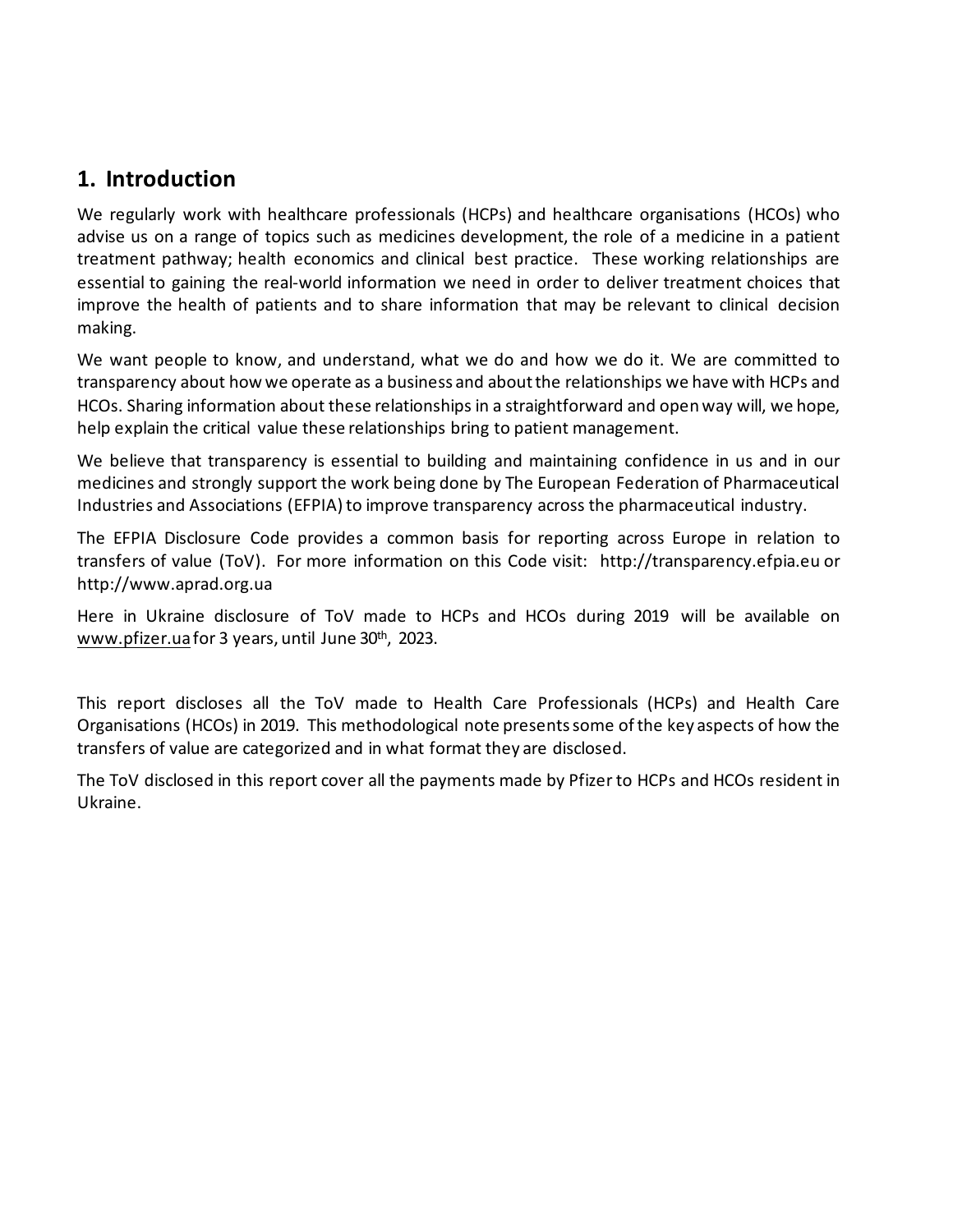## <span id="page-3-0"></span>**2. Pfizer activities per EFPIA category**

The following table defines what activities are reported in which EFPIA category and subcategory.

| <b>EFPIA category</b>               | <b>EFPIA subcategory Activities</b>      |                                                                                                                                                                                                                                                                                                                                                                                                                                                                                                                                                                                                                                                                                                                                                                                                                                                                                                                                                                                                                                   |
|-------------------------------------|------------------------------------------|-----------------------------------------------------------------------------------------------------------------------------------------------------------------------------------------------------------------------------------------------------------------------------------------------------------------------------------------------------------------------------------------------------------------------------------------------------------------------------------------------------------------------------------------------------------------------------------------------------------------------------------------------------------------------------------------------------------------------------------------------------------------------------------------------------------------------------------------------------------------------------------------------------------------------------------------------------------------------------------------------------------------------------------|
| Donations and<br>Grants (HCOs only) | n/a                                      | Charitable contributions<br><b>Business Donations</b><br>Educational grants (e.g. fellowships, courses provided<br>by a HCO where Pfizer does not select the individual<br>HCPs participating)<br>Sponsoring of speakers/faculty which by nature of<br>purpose and funding are classified under educational<br>grants                                                                                                                                                                                                                                                                                                                                                                                                                                                                                                                                                                                                                                                                                                             |
| Contribution to<br>Cost of Events   | Sponsorship<br>agreements (HCOs<br>only) | Placement of a brand logo in a conference program or<br>invitation communication in exchange for supporting<br>the program<br>Funding an event in return for a display booth<br>Funding an event in exchange for advertising space<br>$\bullet$<br>Other advertisement space (in paper, electronic or<br>$\bullet$<br>other format)<br>Satellite symposia at a congress<br>• If part of a package: Name badges, drinks, meals etc.<br>provided by the organizers (included in the<br>sponsorship agreement)<br>Any other activity qualified as "Corporate<br>Sponsorship" according to Pfizer's Anti-Corruption<br>Policies<br>Sponsoring of speaker/faculty and sponsoring courses<br>provided by an HCO which are qualified as "Corporate<br>Sponsorship" according Pfizer's Anti-Corruption<br>Policies<br>For contributions provided to Events through<br>Professional Conference Organisers(PCOs): ToVs<br>through PCOs are reported as follows:<br>either in the name of benefitting HCO<br>or in the name of Recipient PCO |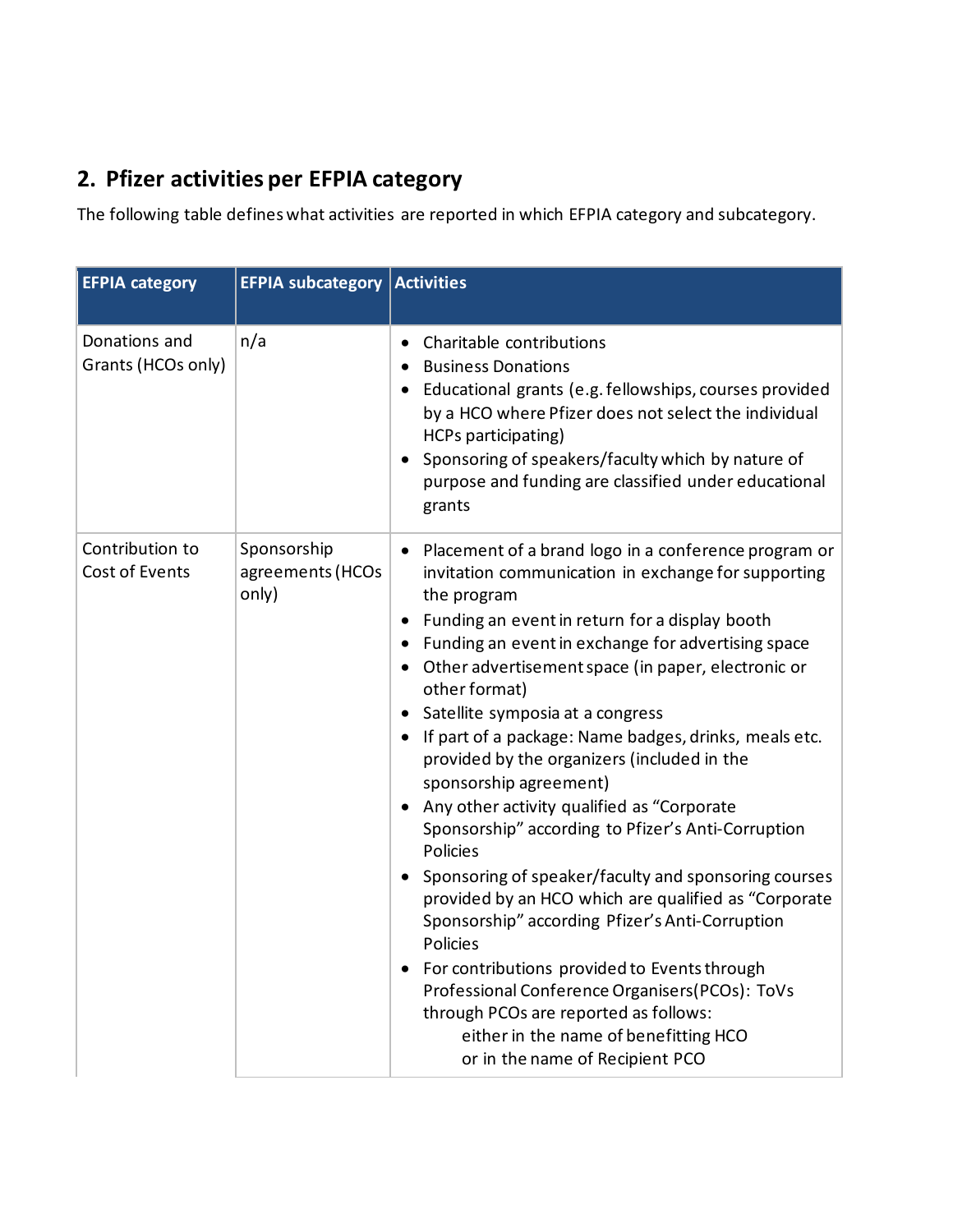|                                                          | Registration fees         | Fees paid for the HCP/HCO to attend events not<br>organised by Pfizer                                                                                                                                                                                                                                                                                                                                                                                                                         |
|----------------------------------------------------------|---------------------------|-----------------------------------------------------------------------------------------------------------------------------------------------------------------------------------------------------------------------------------------------------------------------------------------------------------------------------------------------------------------------------------------------------------------------------------------------------------------------------------------------|
|                                                          | Travel &<br>Accommodation | Travel (e.g. flight, train, taxi, car hires, tolls, mileage<br>reimbursement, parking)<br>Accommodation<br>Visa<br>$\bullet$<br>Health Insurance linked to travel requirement ONLY in<br>case the following expenses are reimbursed: Health<br>insurance, life insurance, travel to obtain visa (i.e.<br>train to embassy).                                                                                                                                                                   |
| Fee for services<br>and consultancy                      | Fees                      | Speakerengagements<br>Advisory Boards*<br>Study-related engagements<br>Preceptorships<br>Post-marketing surveillance studies<br>Non-Interventional Studies that are Retrospective in<br>nature<br><b>Medical writing</b><br>Data analysis<br>٠<br>Development of education materials<br>General consulting / advising<br>Speaker training if linked to a speaker engagement<br>Any other activity which qualifies as General<br>Consultancy according to Pfizer's Anti-Corruption<br>Policies |
|                                                          | Related expenses          | Travel (e.g. flight, train, taxi, car hires, tolls, mileage<br>reimbursement, parking)<br>Accommodation<br>Visa<br>Health Insurance linked to travel requirement ONLY in<br>case the following expenses are reimbursed: Health<br>insurance, life insurance, travel to obtain visa (i.e.<br>train to embassy).                                                                                                                                                                                |
| Research and<br>Development<br><b>Transfers of Value</b> | n/a                       | <b>Clinical Trials</b><br>Data Monitoring Committees related to studies<br>Non-Interventional Studies that are Prospective in<br>nature                                                                                                                                                                                                                                                                                                                                                       |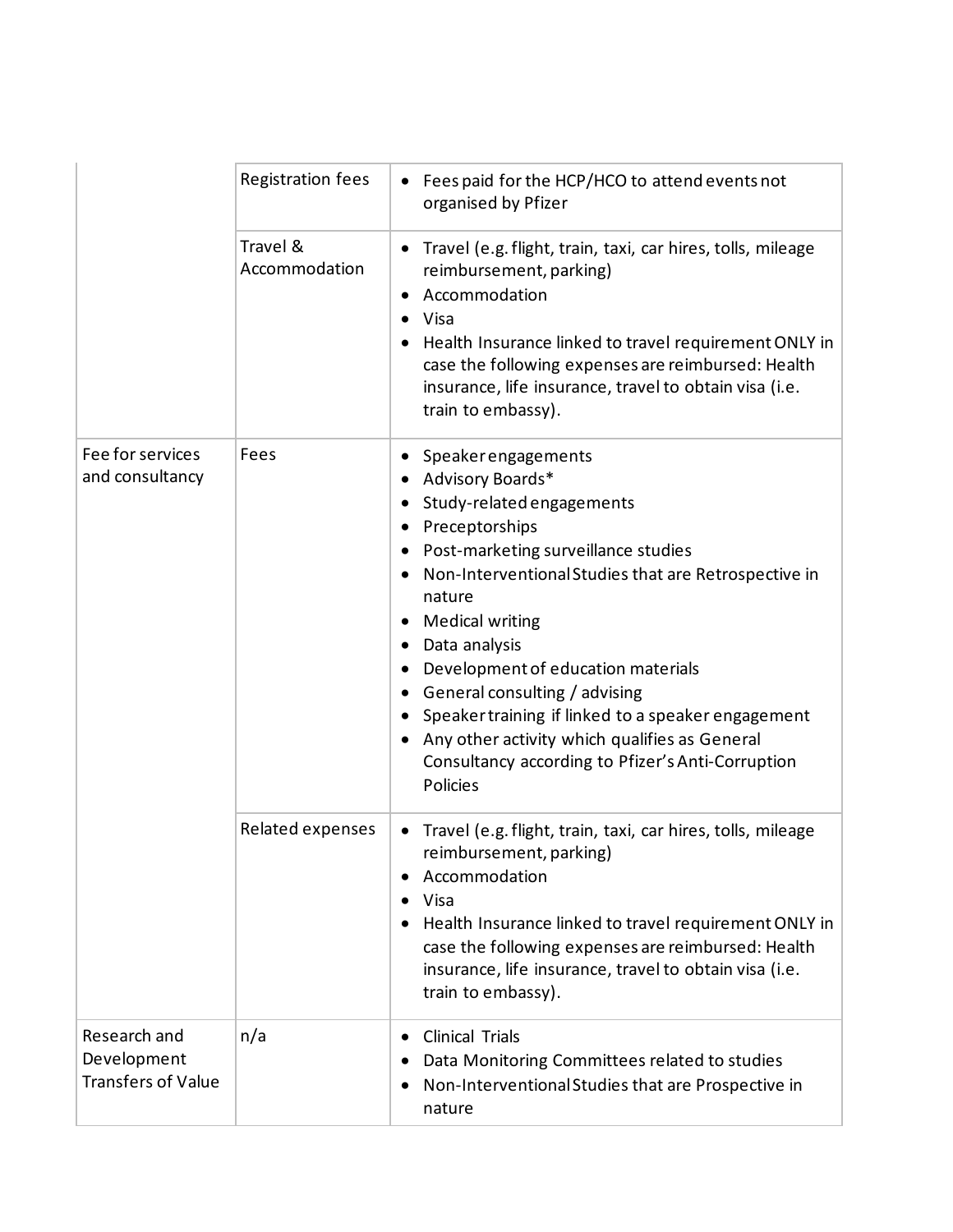|  | • Investigators Initiated Research (IIR)<br>Clinical & Research Collaboration |
|--|-------------------------------------------------------------------------------|
|--|-------------------------------------------------------------------------------|

\* excluding Data Monitoring Committees related to studies which are disclosed in aggregate under R&D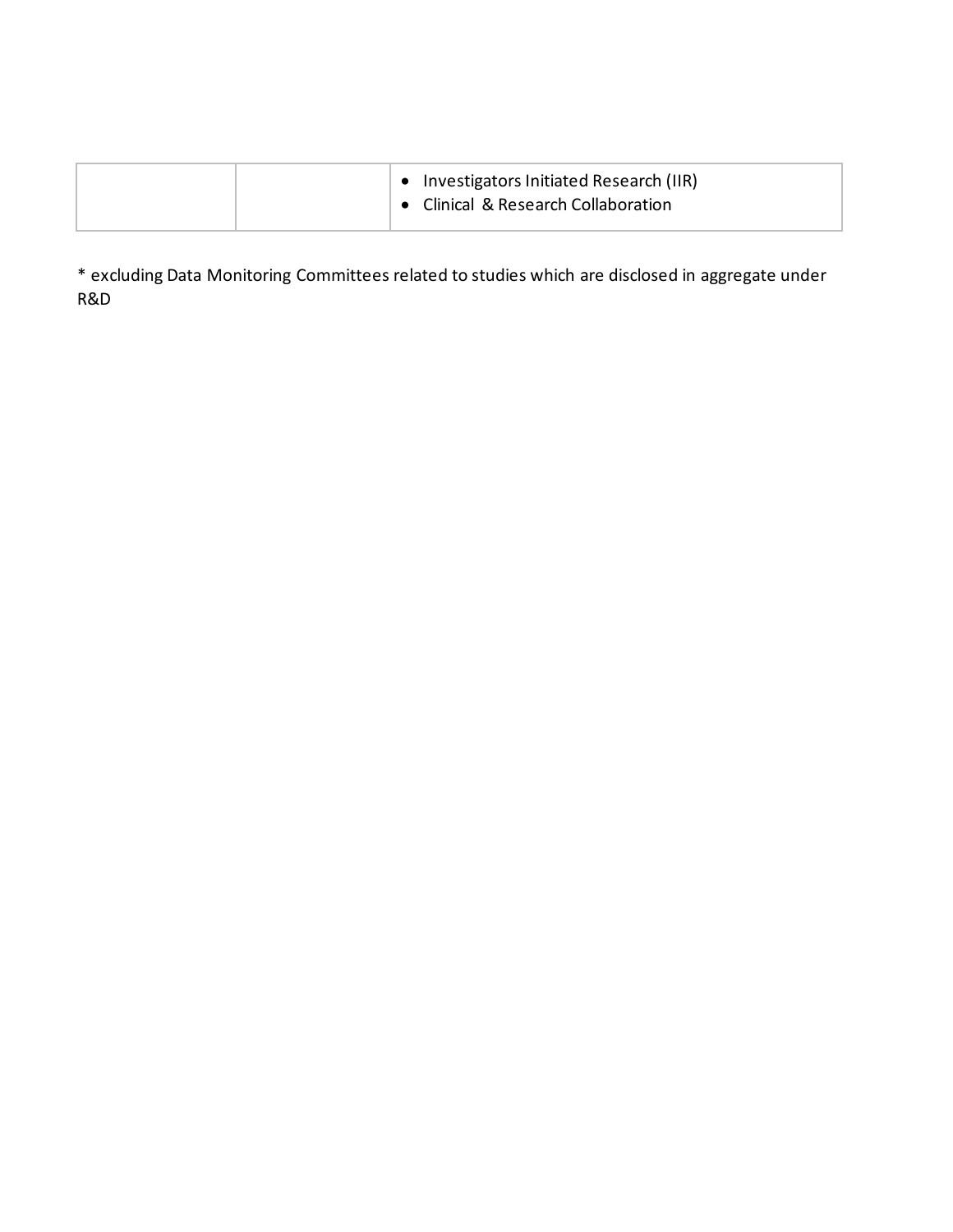## <span id="page-6-0"></span>**3. Sources of Information**

The data for the ToV disclosed in this report are taken from a variety of source systems within Pfizer. Below is a high-level overview of the processes for collection and reporting of the data.



The ToV are collected from the internal and external data sources and systems and then fed into a central database where data is validated and stewarded. From the database, the disclosure reports are generated.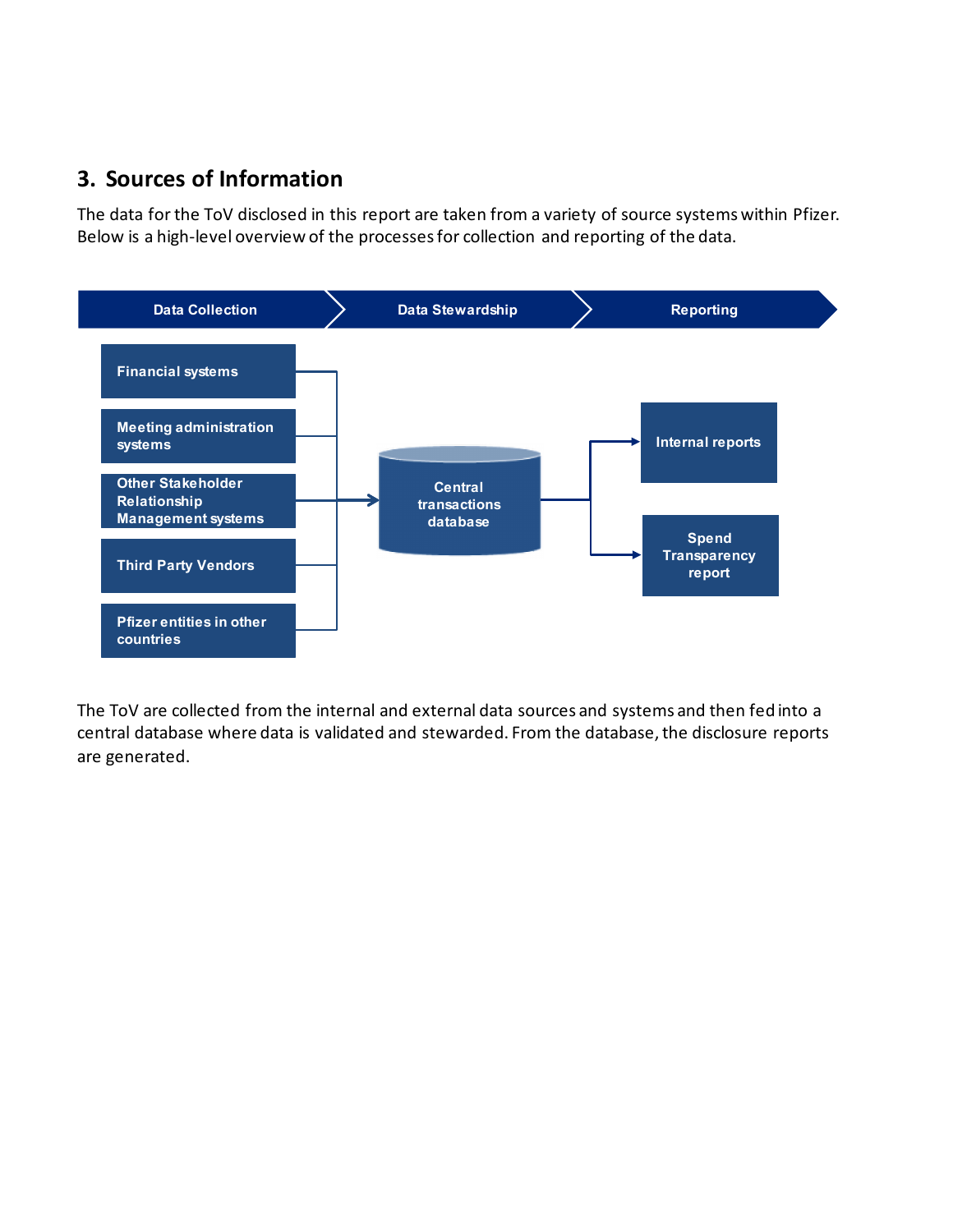### <span id="page-7-0"></span>**4. Definition of the Transfers of Value (ToV)**

This section outlines some key aspects of how the ToV are defined.

**Definition of HCP:** means any member of the regulatory authorities, medical, dental, pharmacy or nursing professions or any other person who in the course of his or her professional activities may prescribe, recommend, purchase, supply, or administer a pharmaceutical product.

**Definition of HCO:** means any legal person irrespective of the legal or organizational form or its separate unit, aiming at health care of patients and/or provision of medical services to the public based on appropriate licenses and professional activities of medical (pharmaceutical) workers. In addition, HCO includes: medical or scientific associations, learned society (except for patient associations), medical teaching institutions, healthcare foundations and other medical institution whose business address, place of incorporation or primary place of operation is in Europe.

**Timing of ToV:** This report discloses all ToV whose transaction date falls within the year 2019. The transaction date is defined as the clearing date in the financial system. In the case of meetings, it is the last day of the meeting.

**ToV date:** the dates to be considered for disclosure are:

Direct ToV: payment date (Pfizer Ukraine system clearing date)

Indirect ToV: reporting date is the date of the event (last day of the event in case of multi-days event)

#### **ToV in case of partial attendances or cancellation:**

-Cancellation Fees are not reported

-Transfer of value in case of HCP partially attending an event is disclosed

**Multi-year contracts:** Where contracts are valid for more than one year, each individual ToV is captured and disclosed in the corresponding reporting period.

**Consent from HCPs/HCOs to disclose transfers of value:** Pfizer asks HCPs and HCOs whether they consent to the disclosure of the transfers of value made to them. We do our best effort to advocate for transparency.

If the HCP consents to disclosure, the sum of all transfers of value to that HCP during the reporting period is disclosed under their name. If the HCP does not provide consent to disclosure, all the transfers of value in the reporting period are reported in the "aggregate" section of the report. This means that the transfer of value is not disclosed under the name of the HCP, but as part of the sum of all the transfers of value to any HCP who did not provide consent during the reporting period.

Consent to disclosure is part of the contract with HCO. If HCO does not provide consent to disclosure, it means that HCO does not sign contract and Pfizer does not provide transfer of value to HCO. Consent once provided by HCP can also be revoked. If so, the report is updated as soon as possible.